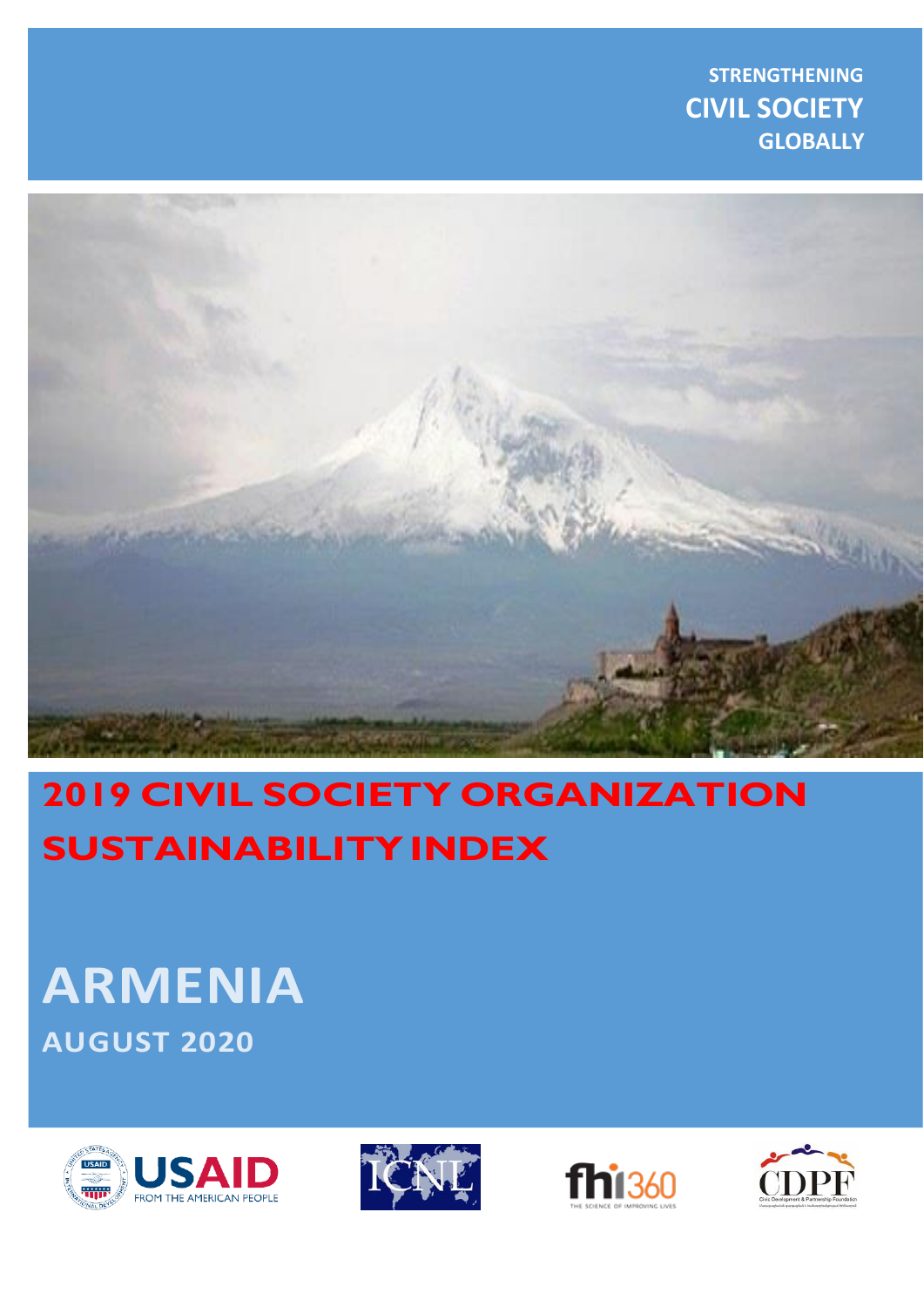## 2019 CIVIL SOCIETY ORGANIZATION SUSTAINABILITY INDEX

## For ARMENIA

August 2020

### **Developed by:**

United States Agency for International Development Bureau for Democracy, Conflict and Humanitarian Assistance Center of Excellence on Democracy, Human Rights and Governance

**Acknowledgment:** This publication was made possible through support provided by the United States Agency for International Development (USAID) under Cooperative Agreement No. AID-OAA-LA-17-00003.

**Disclaimer:** The opinions expressed herein are those of the panelists and other project researchers and do not necessarily reflect the views of USAID or FHI 360.

#### **ACKNOWLEDGMENTS**

A publication of this type would not be possible without the contributions of many individuals and organizations. We are especially grateful to our implementing partners, who played the critical role of facilitating the expert panel meetings and writing the country reports. We would also like to thank the many CSO representatives and experts, USAID partners, and international donors who participated in the expert panels in each country. Their knowledge, perceptions, ideas, observations, and contributions are the foundation upon which this Index is based.

### **LOCAL PARTNER**

Civic Development and Partnership Foundation (CDPF) Gagik Vardanyan Sonya Msryan

### **PROJECT MANAGERS**

**FHI 360**  Michael Kott Eka Imerlishvili Alex Nejadian

#### **INTERNATIONAL CENTER FOR NOT-FOR-PROFIT LAW (ICNL)**

Catherine Shea Jennifer Stuart

#### **EDITORIAL COMMITTEE**

Erin McCarthy, Asta Zinbo, Michael Kott, Jennifer Stuart, and Natalia Shapovalova

**Cover Photo:** Khor Virap – the place in Armenia where Gregory the Illuminator, preaching Christianity, was prisoned for 14 years, then released by the King Trdat, who in 301 declared Christianity as the state religion in Armenia, the first in the world. The monastery was founded on Khor Virap in the 7th century.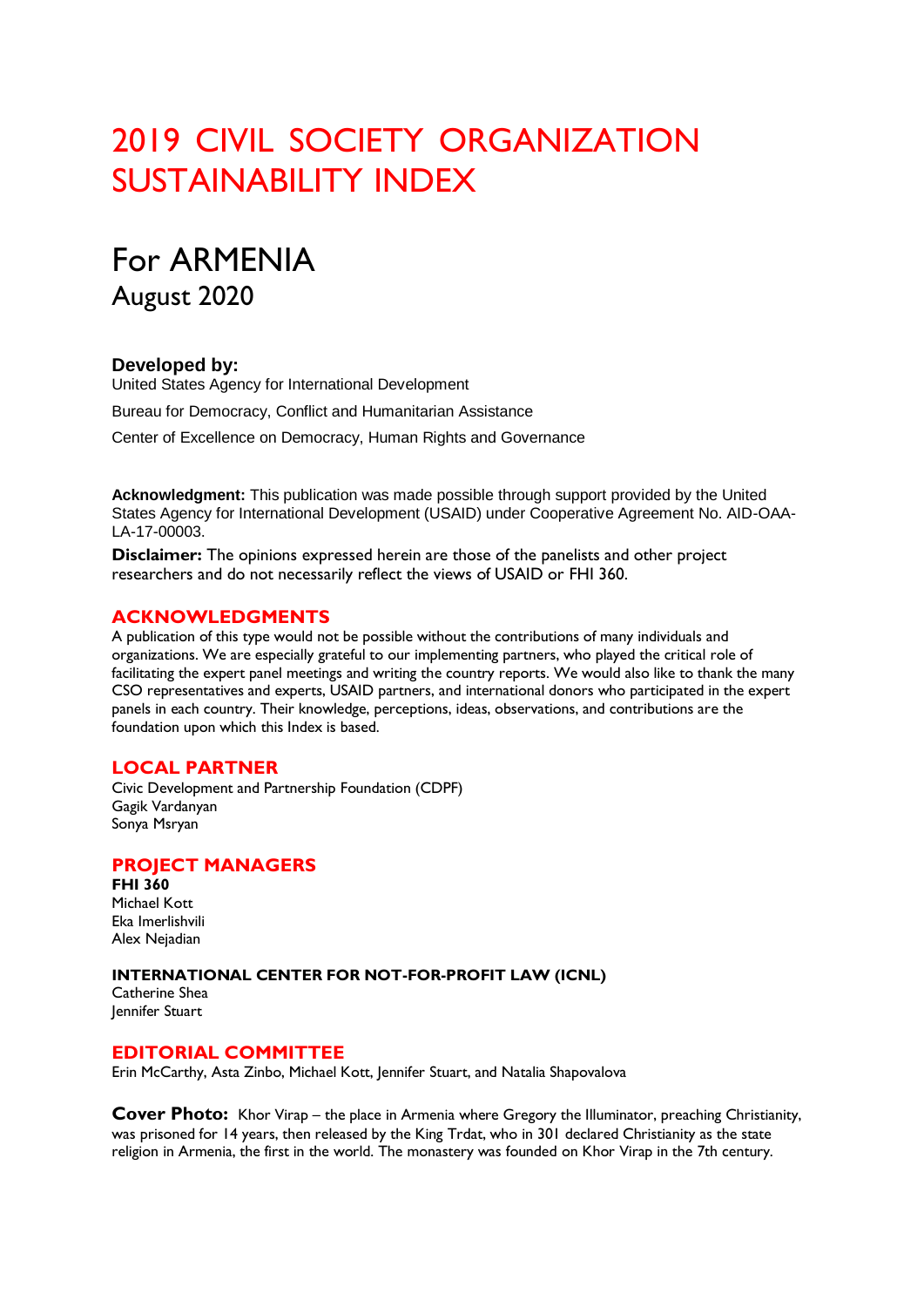## ARMENIA

## **OVERALL CSO SUSTAINABILITY: 3.6**



After coming to power through the 2018 Velvet Revolution, the new government and political authorities in Armenia announced that they would introduce a more supportive environment for CSOs marked by greater cooperation between the state and the CSO sector. Meanwhile, supporters of the previous regime initiated a media campaign targeting both the new government and the CSO sector, particularly CSOs engaged in the areas of human rights and democracy. As a result, virtual space and news media became more polarized and replete with disinformation.

In 2019, the new government introduced measures to combat corruption and also began implementing reforms to the judicial, tax, and social systems. Investigations and court procedures were initiated against former government officials and law enforcement authorities, some of which focused on corruption. Most notably, in September, the trial of former President Robert Kocharyan began for his role in the violent breakup of protests in 2008, which led to the deaths of eight civilians and two police officers. Meanwhile, current government officials declared the judiciary to be the last "fortress" of the past authorities and announced that they would take steps to remove entrenched and corrupt judges. These efforts were eventually replaced with gradual reforms to the judiciary, including the establishment of new monitoring commissions and improvement of recruitment processes for judges.

After the Velvet Revolution, Armenia's position on the Reporters Without Borders World Press Freedom Index improved. In 2019, however, there were several disturbing trends affecting freedom of the press, including increased pressure on the media and violations of the right to receive and disseminate information.

The CSO sector's overall sustainability did not change significantly in 2019, although improvements were noted in both the organizational capacity and advocacy dimensions. Over the past several years, a number of donorfunded projects have focused on building the organizational capacity of CSOs, including the development of missions, management structures, policies and procedures, transparency and accountability, and human resource procedures. CSO advocacy improved as CSO coalitions had increased influence on the development of public policies.

According to the State Register of the Ministry of Justice (MoJ), there were 4,794 public organizations (compared to 4,222 in 2018), 1,212 foundations (compared to 1,120 in 2018), and 228 legal entity unions (compared to 244 in 2018) registered in Armenia as of the end of 2019. Following the implementation of legislative changes in 2017, legal entity unions are no longer considered legal bodies. Existing legal entity unions were required to modify their charters and re-register as foundations or public organizations by February 2019. The 228 legal entity unions remaining on the State Register at the end of the year did not voluntarily dissolve or re-register by the deadline. While the Law stipulates that these organizations should be dissolved, no regulation has been issued to guide this process, therefore these organizations remain on the books but cannot act legally.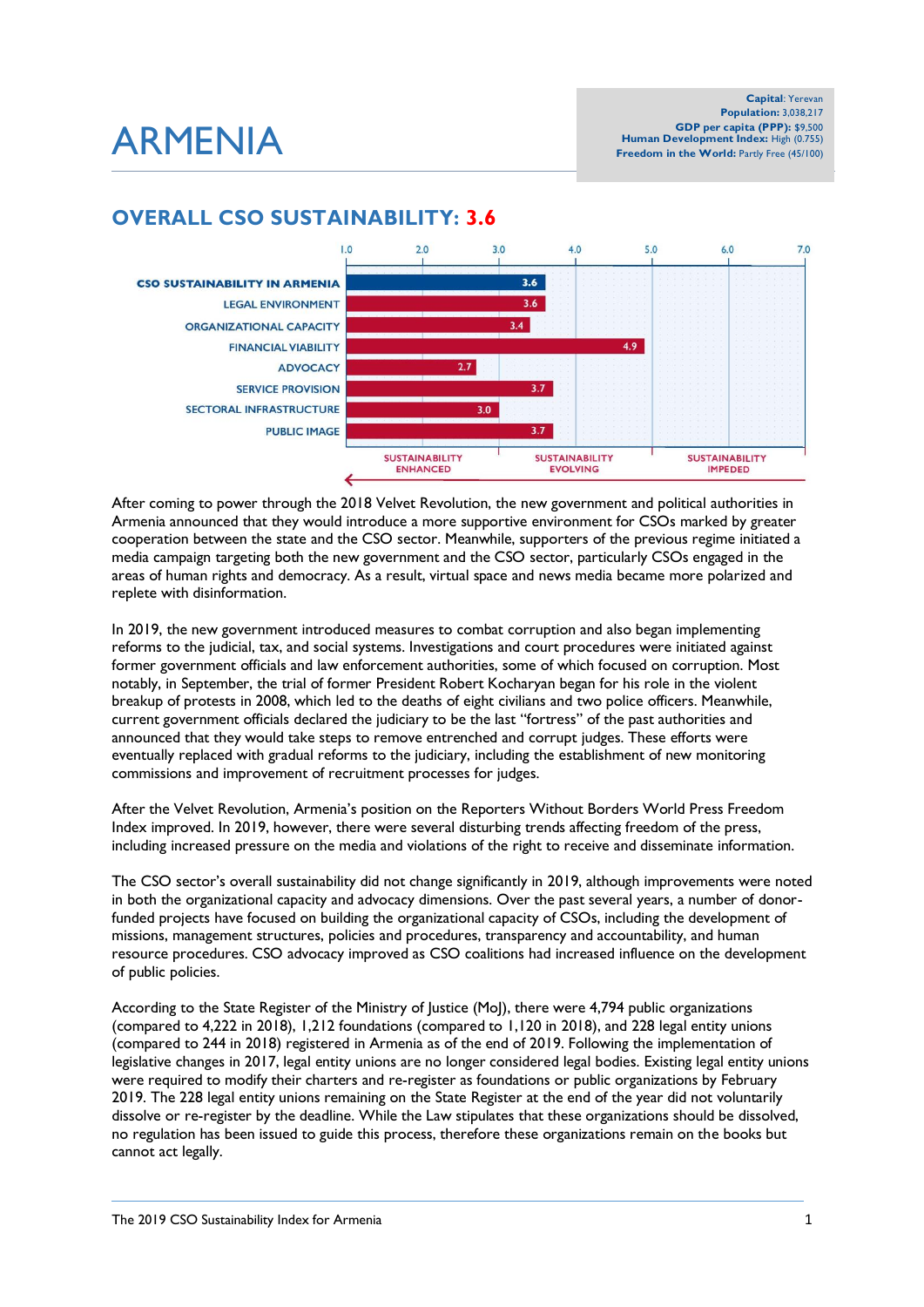## **LEGAL ENVIRONMENT: 3.6**

The legal and regulatory environment governing the CSO sector did not experience any significant changes during 2019.

Legal procedures and regulations regarding CSO registration are generally favorable. Two types of CSOs can be formally registered in Armenia: membership-based public organizations regulated by the Law on Public Organizations, and nonmembership foundations regulated by the Law on Foundations. Registration of a public organization takes up to ten working days, while the registration process for a foundation should be completed within fifteen working days. There is



still no online registration system for CSOs. CSOs can operate without registration as long as they adhere to general legal regulations and do not engage in financial transactions. Non-registered civil society groups have access to some sources of funding, such as crowdfunding and local philanthropy.

The process to close or liquidate a CSO continues to be complicated. As a result, the official number of registered CSOs continues to rise as defunct organizations remain on the books. MoJ dissolves CSOs that fail to submit tax reports on time based on lists provided by the State Revenue Committee (SRC). However, MoJ does not make any statistics available regarding the number of CSOs dissolved.

The Law on Public Organizations and the Law on Foundations clearly define the roles and responsibilities of boards, supervising committees, executives, and members. The legal framework places no limitations on the scope of permissible CSO activities. A CSO can represent its constituencies in court, although this requires it to obtain a notarized power of attorney, which imposes additional costs. CSOs can only initiate public interest cases in the courts in the area of environmental protection.

The legal framework protects CSOs against government abuse and interference in their internal affairs by third party actors. CSOs have the right to assemble and participate in peaceful public protests. During 2019, CSOs and their members did not report any violatios of these legal rights or any abuse by state institutions or groups acting on behalf of the state.

The constitution guarantees the freedom of expression, and CSOs are able to freely address matters of public debate and express criticism without significant censorship. However, CSOs working in sensitive areas such as domestic violence, women's rights, and issues affecting the lesbian, gay, bisexual, transgender, and intersex (LGBTI) community are more cautious in their communications. Furthermore, post-revolutionary selfcensorship has become an issue with some CSOs that support the new government avoiding criticizing it in order to uphold its reputation.

According to the Law on Public Organizations, a public organization that receives funding from public sources in excess of AMD 5 million (about \$10,000) is required to disclose an independent auditor's report. Due to the successful advocacy efforts of CSOs, an amendment to the law was adopted in 2019 that doubled the mandatory auditing threshold to AMD 10 million (about \$20,000). However, many CSOs do not have the resources to pay for professional financial audits. Because of this, when participating in the bidding process for government procurements, many public organizations include the cost of audits in their budgets, which increases their costs and reduces their competitiveness against private businesses.

CSOs are allowed to conduct fundraising activities, organize crowdfunding campaigns, and receive foreign donations. CSOs also may earn income through the provision of goods and services and through the establishment of social enterprises, but profits must be used towards accomplishing the goals stipulated in their organizational charters.

According to the Tax Code, CSOs are subject to a 20 percent value-added tax (VAT) on their income if their total annual income exceeds AMD 58.35 million (about \$117,000). CSOs are eligible for exemptions from VAT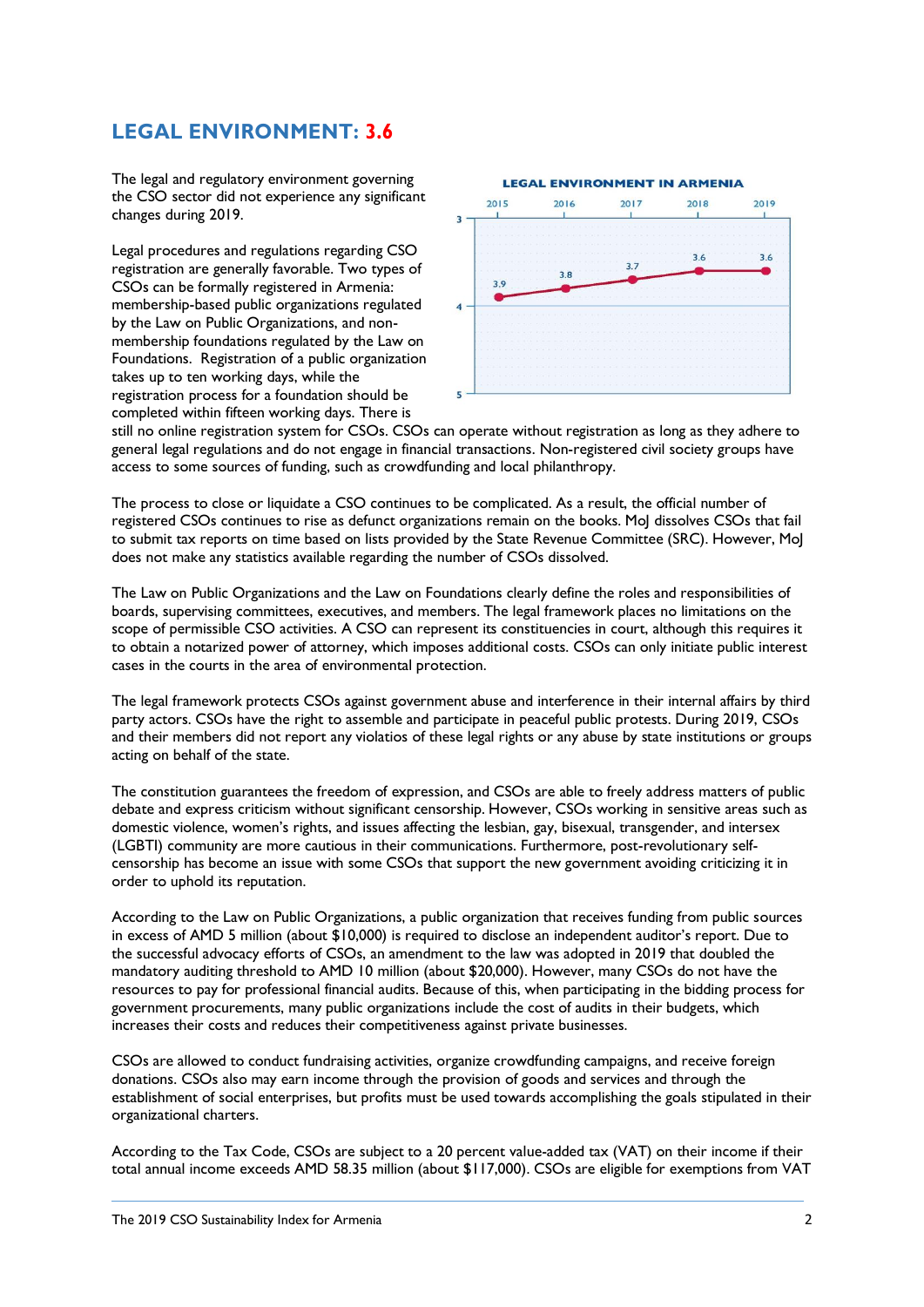for purchases under certain projects and procurements when there is an inter-governmental agreement between Armenia and the donor country and when the projects are deemed charitable by the government. To access these exemptions, eligible CSOs must apply to the State Humanitarian Commission. Commercial organizations and corporate donors can deduct donations to eligible CSOs from their taxable income up to 0.25 percent of their gross annual income; individual donors do not receive any tax deductions.

Although the tax regulations governing the CSO sector have improved over the past several years, CSO taxation issues are still marked by uncertainty and complexity. Some CSO representatives have noted that the SRC treats CSOs like businesses as it lacks an understanding of the specific characteristics and needs of the CSO sector.

CSOs directly engaged in entrepreneurial activities receive no special fiscal benefits. The procedures and regulations governing entrepreneurial activities are vague and susceptible to different interpretations. For instance, although the Law on Public Organizations states that CSOs directly engaged in entrepreneurial activities could be subject to simple form taxation, the new Tax Code, which entered into effect on January 1, 2020, does not provide any information on this matter. CSOs engaged in entrepreneurial activity must maintain separate accounting records of their operations, which imposes an administrative burden on them.

Taxation of social enterprises did not change during 2019, although the new Tax Code proposed an improved taxation system for small enterprises (micro-businesses). CSOs can benefit from a significantly lower tax burden under the new tax regime if they also manage social enterprises established as limited liability companies that could also be classified as micro-businesses.

Several organizations provide CSOs with legal assistance related to CSO laws and regulations. These include the Armenian Lawyers' Association (ALA), Transparency International's Anticorruption Center (TIAC), the A.D. Sakharov Armenian Human Rights Protection Center, the NGO Center (NGOC), the Eurasian Partnership Foundation (EPF), and the Civic Development and Partnership Foundation (CDPF). During 2019, for example, ALA provided legal advice to 207 public organizations on topics such as re-registration and drafting charters. However, few lawyers in the country specialize in CSO law due to the lack of demand for such services.

## **ORGANIZATIONAL CAPAVITY: 3.4**

Organizational capacity within the CSO sector improved slightly in 2019. Over the past several years, several donor-funded projects have supported the development of CSOs' organizational capacity, including mission development, management structures, policies and procedures, transparency and accountability, and human resource procedures. These projects include the European Union (EU) funded STRONG CSOs for Stronger Armenia (2015– 2018), the USAID-funded CSO Development Program (CSO DePo, 2014-2019) and Engaged Citizenry for Responsible Governance (2014–2021), and the EU-funded Bridge for CSOs (2016–2019). Among the impact of these projects are an increased ability among CSOs to identify and build relationships with potential constituents and



beneficiaries. Generally, regional CSOs are more aware of the needs of their constituencies than national organizations based in the capital of Yerevan.

Partly as a result of these donor-funded capacity-building projects, CSOs increasingly formulate goals, missions, and action plans and a growing number of CSO leaders have acknowledged the need to utilize strategic plans and strategic planning techniques. Additionally, more methodological guidance and experts have become available to assist in strategic plan development. According to the endline study of the USAID-funded CSO DePo, which was conducted by the Caucasus Research Resource Center-Armenia (CRRC-Armenia), nearly 50 percent of surveyed CSOs reported that they developed annual strategic plans in 2019, up from just 30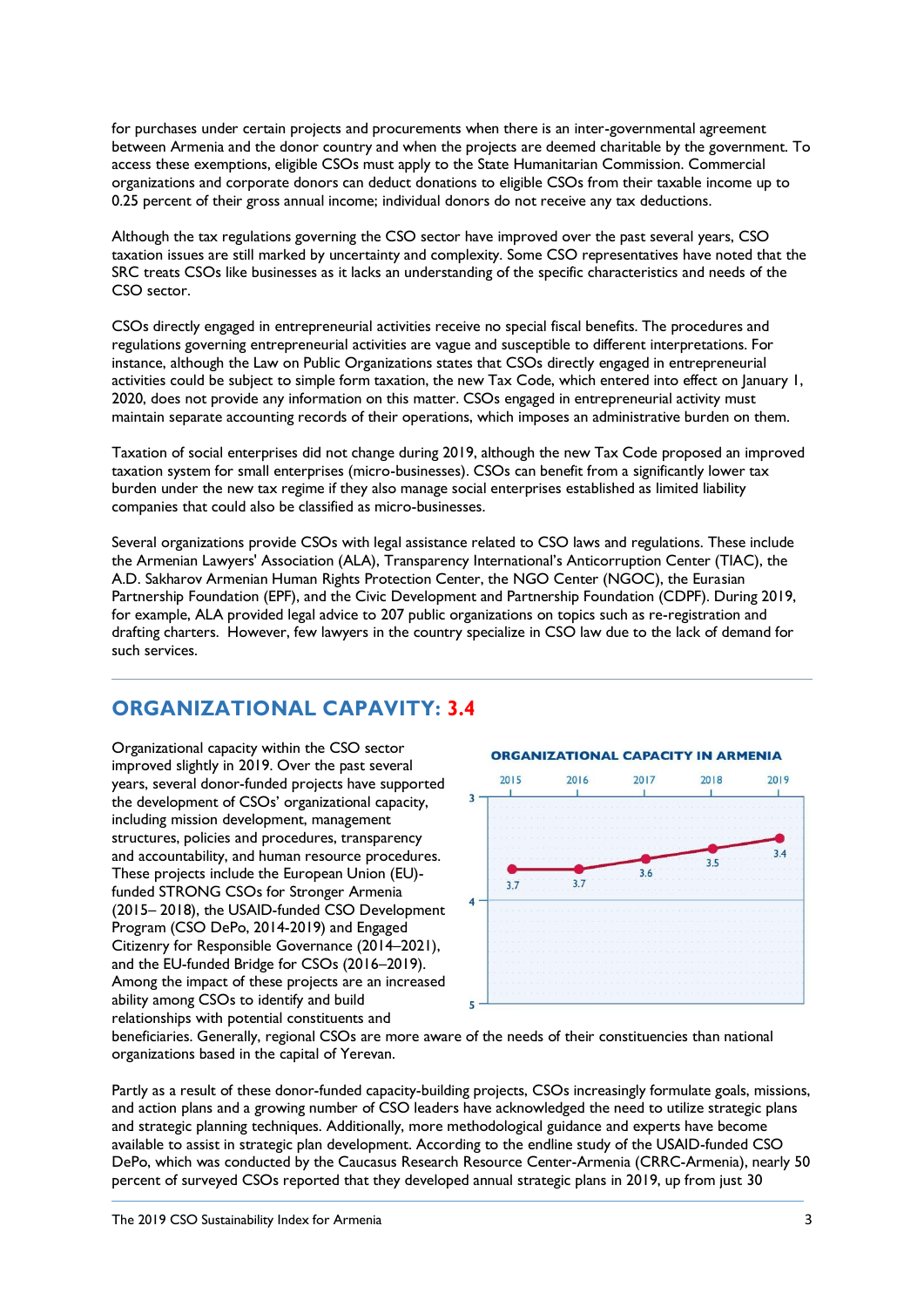percent in 2015. Furthermore, the CSO DePo study found that CSOs have become more "democratic" in their strategic development activities, with a greater number of CSOs reporting that board members, CSO staff, CSO members, and beneficiaries are involved in these processes. However, many CSOs still determine the scope of programs to be implemented based on available grant resources rather than the content of their strategic plans.

CSOs increasingly acknowledge the importance of policies, procedures, and systems of internal governance. According to the CSO DePo endline study, nearly 70 percent of surveyed CSOs have adopted internal regulations and procedures (approximately the same percentage as in 2015) and 90 percent of these CSOs follow and uphold these regulations (a notable increase from 62 percent in 2015). The CSO DePo program developed several guidelines that CSOs can use to improve their internal management. The CSO DePo online portal also provides a capacity enhancement tool, which has become popular among CSOs.

The internal management of CSOs has become more efficient due to the availability of several administrative templates and guidelines created within the framework of donor-funded programs. Although some CSOs have experienced conflicts of interest, CSOs generally acknowledge the need to take appropriate steps in order to minimize such instances.

In most cases, CSOs employ staff on short-term contracts when funding is available. Retention of permanent and qualified staff is an issue since few CSOs receive longer-term funding. Although the country lacks specific policies to stimulate volunteering, CSOs sufficiently recruit and engage volunteers. According to the CSO Depo endline survey, nearly 80 percent of surveyed CSOs engaged at least one volunteer during the previous year, approximately the same percentage as in 2015. CSOs increasingly use accounting services, public relations experts, and other related support services.

Rental rates for office space are relatively high and currently increasing, especially in Yerevan. Because of this, some CSOs struggle to maintain permanent offices. Some CSOs operating in local communities, especially youth CSOs, have access to office facilities in communal buildings free of charge.

CSOs are able to upgrade their equipment when funding is available. Relatively inexpensive internet services are available throughout the country. Most CSOs maintain websites and are active on social media, especially Facebook. Other social media platforms are less popular.

### **FINANCIAL VIABILITY: 4.9**

The financial viability of CSOs did not change significantly in 2019 and continues to be the weakest dimension of CSO sustainability. While several large-scale, long-term donor-funded projects came to an end in 2019, CSOs increasingly sought to diversify their sources of funding, including through the use of crowdfunding, the creation of social enterprises, and the provision of services.

Various CSO-related studies confirm that the lack of financial resources is the most prominent issue faced by Armenian CSOs. According to the 2019 CSO DePo endline study, the current and prospective financial resources of nearly half of





surveyed CSOs enable them to operate for less than a year. Only 20 percent of surveyed CSOs have sufficient financial resources to operate for two years or more. The vast majority of surveyed CSOs noted that available financial resources only cover maintenance costs with no resources for organizational development. CSOs generally recognize the importance of accessing multiple sources of funding to increase their financial viability and have made ongoing attempts to diversify their sources of funding. However, international development organizations are still CSOs' main source of funding. Nearly 40 percent of the CSOs surveyed in the CSO DePo endline study reported that they rely on grants from international donors as a primary source of income, compared to 43 percent in 2015.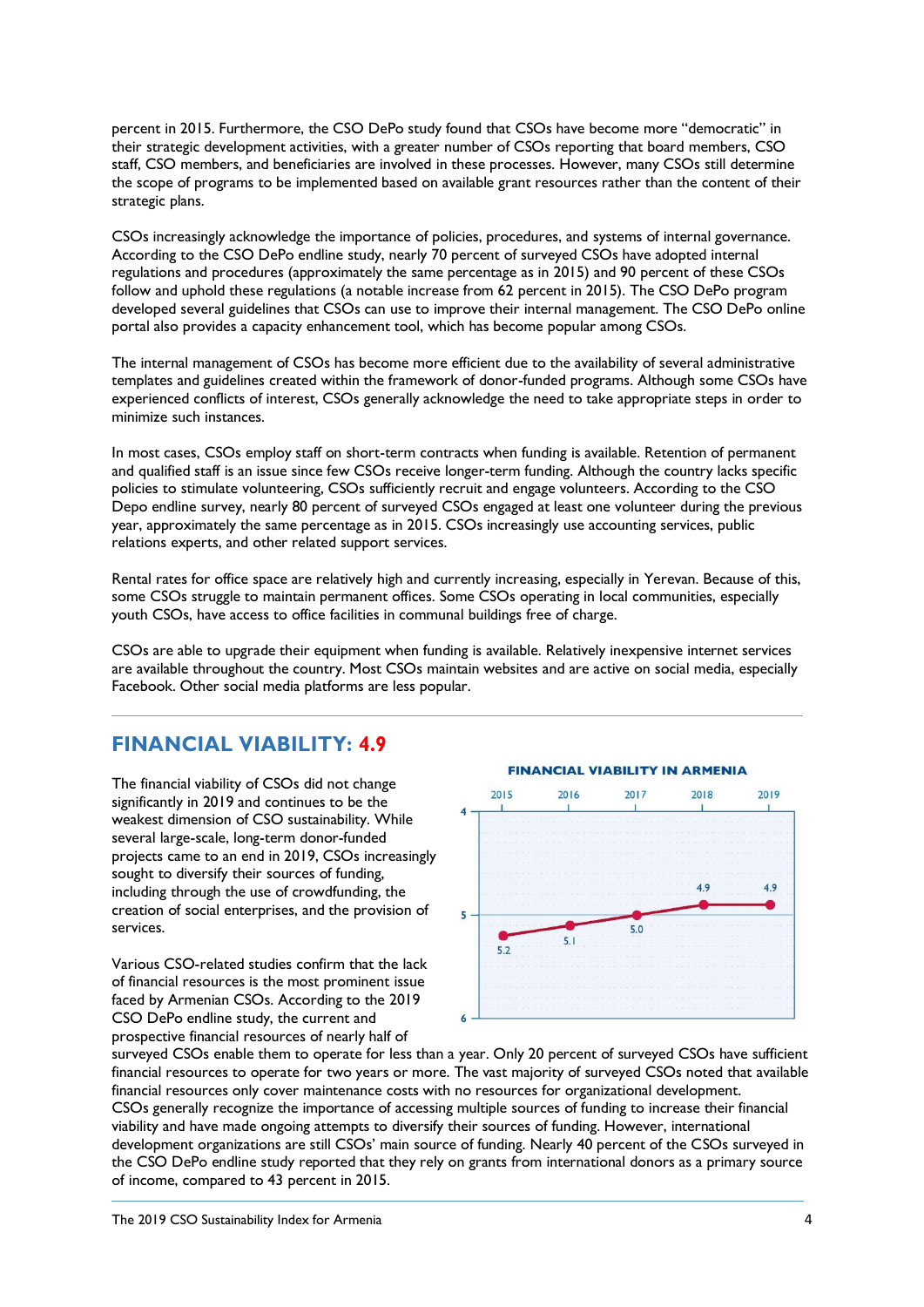Key foreign donors include the EU, USAID, and bilateral donors including the Swedish, Dutch, and German governments. In 2019, CSOs were affected by shifts in the funding levels and priorities of donors, as most donors worked with the new government to determine needs. In 2018 and 2019, four large-scale, long-term donor-funded projects concluded operations in the country: the EU-funded STRONG CSOs for Stronger Armenia (2015–2018), the USAID-funded CSO DePo (2014–2019), the EU-funded Bridge for CSOs (2016– 2019), and the EU-funded Commitment to Constructive Dialogue (CCD) project (2017-2019). As a result of the conclusion of these projects, local CSOs faced significant financial challenges in 2019. Local CSOs also had fewer opportunities to participate in other EU-funded grant competitions in 2019 because programs required the participation of coalitions led by established European CSOs, the scope of programs was narrowed, and Armenia was not among the beneficiary countries for most grant offers. In addition, some donor organizations were in the process of revising their country support strategies in light of the Velvet Revolution, which resulted in a temporary halting of grant programs. On the other hand, some donors continued to provide small grants on a rolling basis. These include the United Nations Development Programme (UNDP), Open Society Foundation, the Robert Bosch Stiftung, the Black Sea Trust for Regional Cooperation, the European Endowment for Democracy, the Prague Civil Society Center, and grants programs from the US, Lithuanian, and Japanese embassies.

Tax benefits are generally insufficient to stimulate individual and corporate philanthropy. Some CSO representatives, especially those engaged in charity and child protection, noted the difficulties of raising funds from private businesses particularly as a result of two newly established foundations headed by the prime minister's wife—My Step and City of Smiles—that attracted the majority of private donations during the year. Private businesses believe that donating to these "government-associated" CSOs is more in line with their business interests than donating to other well-known charity organizations.

CSOs increasingly use new fundraising methods including crowdfunding through online platforms and other electronic tools and instruments. For example, City of Smiles initiated a crowdfunding campaign using phone donation tools accompanied by a social advertising campaign on TV. However, information and communications technologies (ICTs) are still mainly only effective for individual charitable activities and most CSOs still lack the technical capacity needed to design and manage crowdfunding campaigns. Most membership-based organizations collect membership fees, but membership fees are often low.

Central and local governments provide a small amount of grants to CSOs, and both central and local governments outsource some social services to CSOs. In 2019, the total budgeted amount for nonprofit grants and subsidies directed to non-governmental and non-commercial (public) organizations totaled about 11.1 billion AMD (about \$22 million), while in 2018 the total was about 10.8 billion AMD.

Following the 2018 political transition, government officials announced that the process for allocating state grants would become more open and transparent. According to the CSO Meter, a tool developed to assess the civil society environment in the Eastern Partnership countries, however, CSOs reported that financial support continued to be distributed primarily through non-competitive processes to CSOs on a "list of recipient CSOs" defined in the state budget. Overall, government funding lacks strategic direction.

Many social enterprises successfully generate income to support CSO operations or provide assistance to vulnerable groups or social causes. For example, in 2019 the Partnership and Teaching NGO produced agricultural goods in several consolidated communities in Syunik Marz, using the proceeds to renovate the central park of Tatev Community. Partnership and Teaching NGO also provided agricultural products to the community's school and kindergarten. Other examples of successful social enterprises include Aregak, the first inclusive and barrier-free bakery and coffee shop in Gyumri, Sareri Bariq, specializing in the production of tea and herbs and "Bohem", an art-teahouse in Sevan.

CSOs are improving their financial management systems in order to meet the increasing requirements of the government and donors. Donor-funded capacity-building projects often address financial management and financial sustainability issues. However, CSOs rarely audit their accounts and operations unless required by donors or the state and generally publish annual reports with financial statements only if required by law or requested by donors.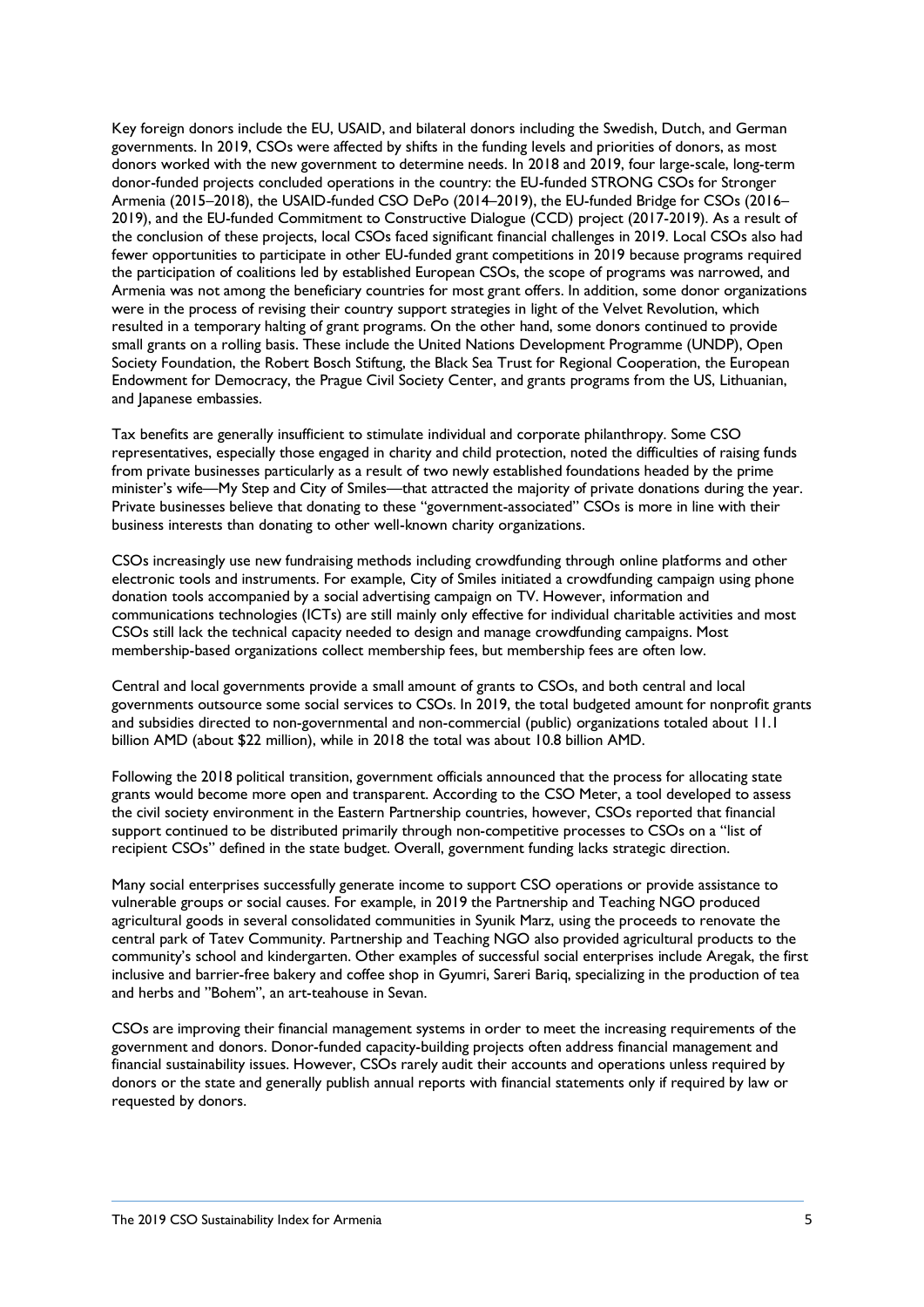## **ADVOCACY: 2.7**

CSO advocacy improved slightly in 2019. CSOs had more opportunities to engage with state officials, and several successful CSO policy advocacy initiatives helped shape legislation and the public agenda.

After the political changes following the events of April-May 2018, the new government officials became more accessible to the public on social media platforms, which they used to communicate with their constituents and civil society. Several previously implemented donor-funded projects also improved the capacity of CSOs to engage with national and local authorities, increasing CSO oversight over government efforts to improve transparency and accountability. All ministries have



public councils that include CSOs. CSO representatives were also invited to participate in parliamentary hearings regarding political reforms and other topics during 2019.

CSOs can access information regarding proposed legal acts on [www.e-draft.am](http://www.e-draft.am/) and can also submit their comments and recommendations on proposed legislation on this site. However, some CSO representatives think this platform has limited effectiveness due to the lack of meaningful discussion and communication with state authorities. In addition, some CSOs think that government officials are often not willing to accept proposed recommendations or that their recommendations are accepted only for the sake of appearances rather than a genuine desire to act upon them. In addition, some CSOs expressed concerns that state bodies do not have a firm commitment to addressing and solving complex public issues. Moreover, CSOs reported that the effectiveness of their advocacy efforts in 2019 was often hindered by turnover among national and regional government representatives as a result of the 2018 political transition.

In 2019, local governments were more cooperative and transparent and supported CSO initiatives. For example, Partnership and Teaching NGO reported that the local municipalities in Tatev, Tegh, Goris, and Sisan were very collaborative during the implementation of the EU-funded Public Oversight to Promote Communal Development project. The local municipalities provided all necessary data for the research, hosted events to present the results, and were willing to implement some changes in their future activities based on the recommendations provided.

Advocacy by CSOs and CSO coalitions successfully impacted the development of several public policies and legal regulations in 2019. Within the framework of the CCD project, 156 CSOs had the opportunity to directly engage in dialogue with policy makers. In total, CSOs participated in 187 working meetings/policy discussions with the central government and local governments, most of which took place in 2019. The government approved the Judicial and Legal Reform Strategy in October 2019 following a series of constructive dialogues and other similar efforts between state officials and CSOs.

CSOs have also become more active advocates at local levels. Several local CSOs and CSO coalitions participated in the development of five-year Community Development Plans (CDP) in local communities. For example, NGO Agape World successfully pushed for the inclusion of youth-related provisions in the CDP for Tchambarak, while the NGO Community Pulse advocated for the inclusion of rural tourism development activities in the CDP for Vardenik. Other CSOs advocated for the preservation of historical buildings, the cessation of mining activities, and other related environmental efforts. A coalition of environmental CSOs and individual activists led a successful campaign that resulted in planned mining activities in Amulsar being ceased.

CSOs were also involved in several successful lobbying efforts during the year. For instance, in October 2019, following extensive cooperation between MoJ and the Anti-Corruption Coalition, the government developed and adopted a national Anti-Corruption Strategy and an Implementation Action Plan for 2019-2022; 101 of the coalition's 133 recommendations were fully and/or partially included in the final strategy. In 2019, as a result of the lobbying efforts of the secretariat of the Constructive Dialogue Network of Armenian CSOs coalition,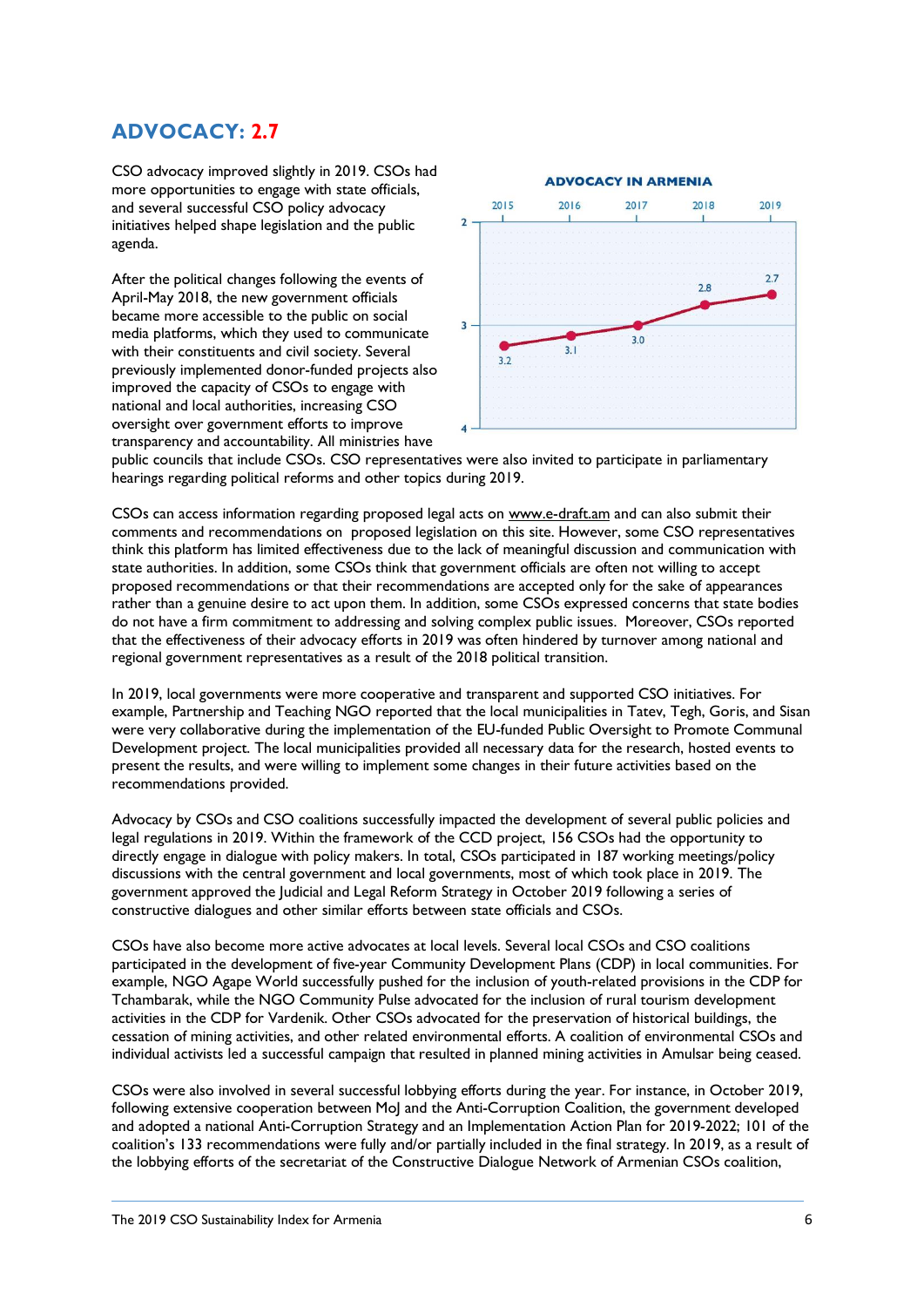ALA organized more than two dozen public consultations with state bodies during the government's mid-term expenditure planning process, and many CSO comments were accepted.

The CSO community regularly engages with various state agencies and institutions to promote a more favorable legal and regulatory framework for the sector. In December 2019, the government approved amendments to the Law on Public Organizations that were developed by the SRC and the Issues of Transparency and Accountability Provision of NGOs and Foundations working group, which includes more than 100 CSOs. As a result, the threshold for required audits of organizations implementing projects using public funds was increased from AMD 5 million to AMD 10 million. TIAC worked with the SRC on several occasions to prevent increased and unnecessary reporting and accountability restrictions for CSOs. Furthermore, several CSOs, including the Association of Social Enterprises of Armenia (ASEA), continuously worked to improve the government's understanding of social entrepreneurship. In 2019, CSOs and the government held discussions on the Concept Paper on Development of Social Entrepreneurship, resulting in the concept paper's finalization and submission for publication on the e-draft electronic platform.

### **SERVICE PROVISION: 3.7**

CSO service provision did not change significantly in 2019. The CSO sector continues to provide a diverse range of goods and services, with the most common being in the areas of human rights, youth, education, democracy, community development, civil society development, and social issues. An increasing number of CSOs utilize market research and needs assessment tools to identify the most pressing needs of their communities and constituencies.

CSOs can participate in government procurements at both the national and local levels, and both the central and regional governments outsource services to CSOs. For example, the government outsourced electoral oversight in Nagorno-Karabakh to the Union of Informed Citizens NGO and TIAC.



CSOs generally do not discriminate on the basis of race, gender, ethnicity, or sexual orientation when providing services, in accordance with provisions in the constitution and the Laws on Public Organizations and Foundations.

CSOs continuously identify new ways to generate revenue through service provision, including through social enterprises. Previously implemented donor-funded capacity-building projects funded by the EU, the Near East Foundation UK, Women's Development Resource Center Foundation (WDRC), and World Vision Armenia provided CSOs with skills to promote their services and generate income. However, CSOs still need to improve their abilities to market their services and identify clients.

The government expressed growing appreciation for CSO services in 2019. The government's trust and confidence in CSOs has increased, especially for social services, oversight of electoral processes, and public monitoring of state and local governments. Government representatives—many of whom come from the CSO community—recognized the value of CSO service provision in their public statements. While the government increasingly outsources services to CSOs, this is usually in the form of short-term grant support rather than longer-term partnerships. Limited long-term funding is available to CSOs that have social partnership contracts with the government, mainly to provide social services.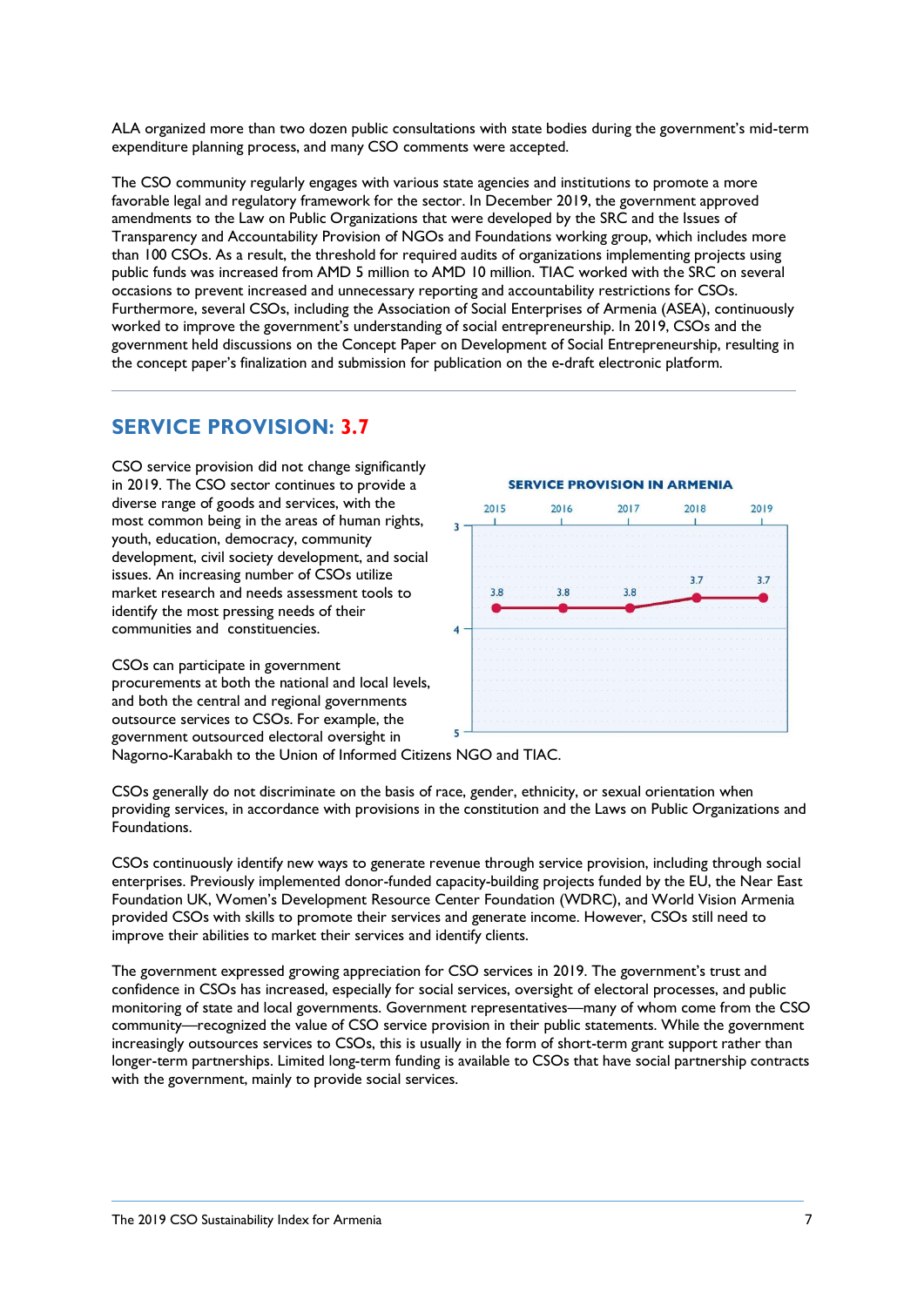## **SECTORAL INFRASTRUCTURE: 3.0**

The infrastructure supporting the CSO sector did not change significantly in 2019. As in previous years, in 2019, CSOs had access to assistance, training, and informational resources from intermediary support organizations (ISOs) and resource centers such as EPF, NGOC, Partnership and Teaching NGO, TIAC, and the Infotun (information house) network. A portal developed under the CSO DePo Project in 2016 continues to host CSO-related information, announcements, and resources in a single location. CSOs in both Yerevan and other regions have access to capacity-building activities and training opportunities. ISOs and resource centers provide some paid services to CSOs, while other services are provided for free with support from donorfunded projects.

### **SECTORAL INFRASTRUCTURE IN ARMENIA**



There were not any significant re-granting programs in 2019. A major re-granting program—the EU-funded CCD program implemented by ALA came to an end in 2019․

Fifteen CSO coalitions comprising a total of 260 member organizations were created within the framework of the EU-funded CCD project. These coalitions signed memorandums of understanding and agreements with relevant governmental entities outlining future areas of cooperation. In 2019, CCD awarded nine sub-grants worth approximately AMD 8.5 million (approximately \$17,800) each to the newly created coalitions to strengthen and develop their technical and institutional capacities. Anecdotal evidence suggests that as of 2019, all fifteen coalitions were still active. For example, the Armenian Business Coalition participated in the creation of Business Platform, the Armenian National Health Council is implementing a new project with funding from the US embassy, and the Agricultural Alliance of Armenia continues to conduct advocacy efforts to improve the islative framework for cooperatives. Ten of these coalitions established the Constructive Dialogue Network of Armenian CSOs in February 2019. The CSO DePo endline survey confirms that CSOs are more willing to participate in coalitions, networks, or groups: in 2019, 80 percent of surveyed CSOs expressed a willingness to join such bodies, compared with only 50 percent in 2015. The study also reported that 67 percent of surveyed CSOs state that they are members of a coalition, network, or group.

Available capacity-building and training programs cover diverse aspects of organizational management, including strategic management, financial management, fundraising, social entrepreneurship, research methods and need assessments, constituency building, and advocacy. In November 2018, the American University of Armenia (AUA) launched a certificate program in nonprofit management within the framework of the Bridge for CSOs program. By the end of 2019, representatives of nearly sixty CSOs from Yerevan and other regions had participated in this program. CRRC-Armenia organized two summer schools in 2019 aimed at building the research capacities of actors involved in the promotion of a stronger civil society and evidence-based policy development. The Faculty of International Relations at Yerevan State University hosts a six month-long intensive academic course on CSO management. Private entities also provide training opportunities on nongovernmental management. For instance, in 2019, Profmind organized ten training sessions on grant proposal development and social entrepreneurship, with twelve CSO representatives participating in each session.

CSOs have collaborated extensively with the government since the recent political reforms. For example, the Varodi Ynker Public Organization and several informal groups actively collaborate with the government and police to implement new traffic safety regulations; the media also actively participate in these efforts. The government started working with World Vision Armenia and the My Step Foundation to help vulnerable and underprivileged families overcome extreme poverty. The media actively covered this initiative to increase public awareness of the issue. CSOs also form some partnerships with the business sector. For example, Pahapan Development Foundation sells agricultural products from the Tavush region to restaurants and cafes in Yerevan, and then uses the income generated to create safer places for about 10,000 children living in border villages in the Tavush region.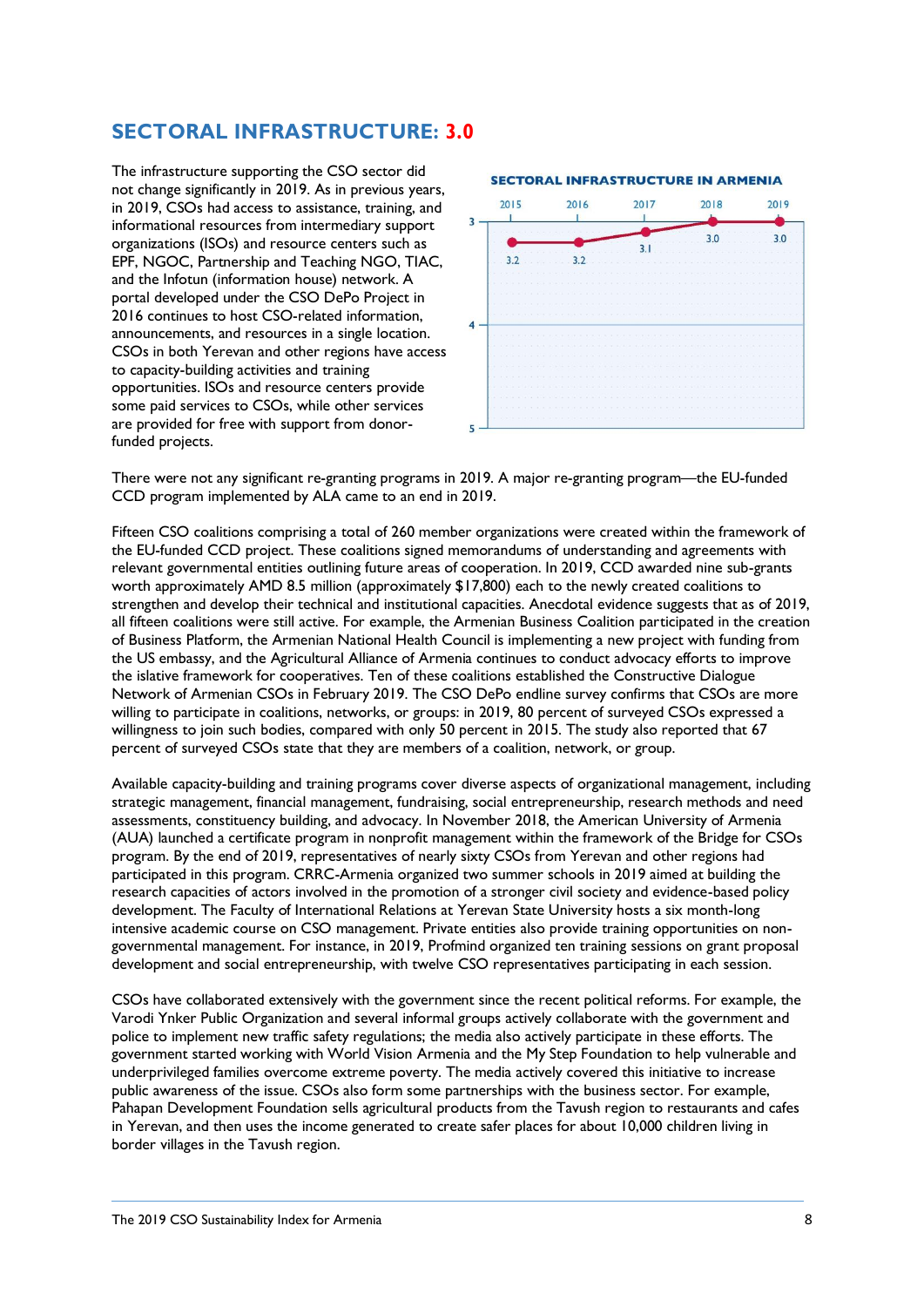### **PUBLIC IMAGE: 3.7**

The public image of CSOs did not change significantly in 2019․ While CSOs were increasingly visible after the 2018 political transition, they were also the subject of widely disseminated negative publications and disinformation campaigns often led by supporters of the previous regime.

Positive media coverage of CSOs has increased at the national level, especially on traditional TV channels. In addition, CSO representatives are more frequently invited to participate in media discussions on television. Several media platforms, such as Article 3 Club (run by For Equal Rights), Media Center (managed by the Public Journalism Club), Azatutyun Radio Station/US, Civilnet Armenian online newspaper, Factor TV, and the



Infocom information committee, provide the public with information on the important role that CSOs play in the country. Several USAID-funded initiatives, including CSO DePo and the Media for Informed Civic Engagement (MICE) project, have also promoted cooperation between the media and civil society and increased media interest in the social impact of civil society.

Armenian society was polarized in 2019 between those with liberal views who largely support the new authorities (known as the "whites") against representatives and supporters of the old regime (known as the "blacks"), who generally support traditional values. After the revolution, anti-revolutionary forces depicted the current government as anti-family values or anti-Christian. CSOs were subject to negative characterizations such as "grant eaters" or "grant-chasing," and were accused of "destroying national values" and "promoting foreign agendas." Notably, groups and media supporting the previous regime widely used the term "Sorosian" to profile and accuse several CSOs of promoting foreign agendas aimed at destroying national values and infringing on traditional family values. These efforts have impacted the perception of the CSO sector among the larger public, even though there were several investigative publications explaining the origins of the campaign against CSOs and the government.

According to the Public Opinion Survey: Residents of Armenia, conducted in September-October 2019 for the International Republican Institute (IRI), 52 percent of respondents had favorable opinions of CSOs, while 32 percent had unfavorable opinions. This represents an improvement over the past year: in the same poll conducted in the fall of 2018, 46 percent of respondents considered the work of NGOs and CSOs favorable, while 38 percent considered it unfavorable.

Following the Velvet Revolution, the state authorities' perception of CSOs improved significantly. Many CSO representatives and former civic activists took positions in the post-revolutionary government and parliament, which positively impacted the government's perception of CSOs both as service providers and advocates. The business sector's perception of CSOs has not significantly changed since pre-revolutionary times. Most businesses still only have a limited understanding of the CSO sector and have set up their own charity and social initiatives, thereby bypassing CSOs.

A growing number of CSOs promote the results and impact of their work. CSOs increasingly use social media, especially Facebook and Instagram, as well as live streams and data visualization tools in order to raise public awareness of their activities. However, most CSOs still lack systematic approaches on how to use social media.

Only a few relatively large CSOs have adopted codes of ethics or try to demonstrate transparency in their operations by publishing annual reports or other relevant information. Foundations are required to publish annual reports on state-administered websites, while public organizations are required to publish reports only when receiving public funds. When published, these reports tend to be generic and lack details regarding CSOs' operations or financing.